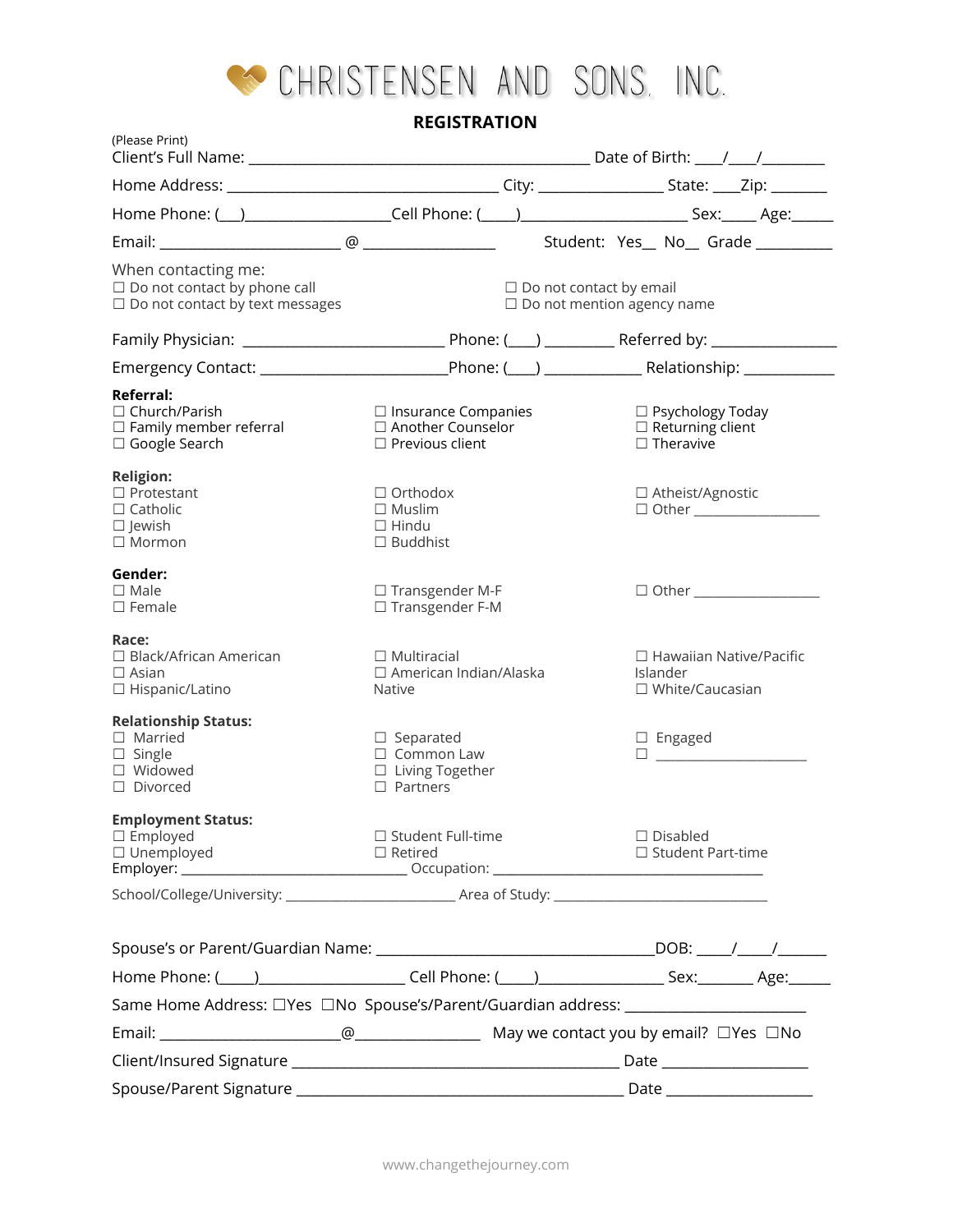

## **Insurance, Billing, Payment, and Fees Information**

INSURED/RESPONSIBLE PARTY INFORMATION

#### **Please complete applicable portions of this section regardless of insurance coverage.**

| Insured's SS# ______________________________Driver's License. #_______________________________State:__________ |  |  |  |  |
|----------------------------------------------------------------------------------------------------------------|--|--|--|--|
|                                                                                                                |  |  |  |  |
| Telephone # of Insurance Customer Service: (____)_______________________________                               |  |  |  |  |
|                                                                                                                |  |  |  |  |
| Job Related Injury / Workman's Comp: _N _ Y: Company: ___________ Insured's DOB __/__/__                       |  |  |  |  |
|                                                                                                                |  |  |  |  |

## **OFFICE BILLING AND INSURANCE POLICY**

- ❖ I understand I am to make checks payable to Christensen And Sons, Inc.
- $\bullet$  I authorize the use of this form on all my insurance submissions.
- $\bullet$  I authorize the release of information to my insurance company(s).
- ❖ I authorize direct payment to my service provider.
- $\bullet$  I hereby permit a copy of this to be used in place of an original.
- $\bullet$  I understand that it is my responsibility to pay any deductible, co-insurance amount, or any other balance not paid by my insurance, for services provided.
- ❖ I understand a payment for any deductible, co-insurance amount is expected no later than 30 days after receipt of billing information from this office.
- ❖ I understand that it is my responsibility to pay any co-pay the day and time services are provided.
- $\bullet$  I understand I may request a payment plan or apply for a Grant to assist with the payment of my fees.
- ❖ I understand that there will be a service charge, not less than \$35.00, on all returned checks.
- ❖ I understand that there is a 24-hour cancellation policy which requires that I cancel my appointment **by telephone** (please do not email) 24 hours in advance of my schedule appointment. I agree to pay the cancellation fee.
- ❖ I understand I am responsible for all collection and or attorney fees.
- ❖ I agree that all information provided is correct

| Name: | Signature: | Jate <sup>.</sup> |  |
|-------|------------|-------------------|--|
| Name: | Signature: | Date <sup>.</sup> |  |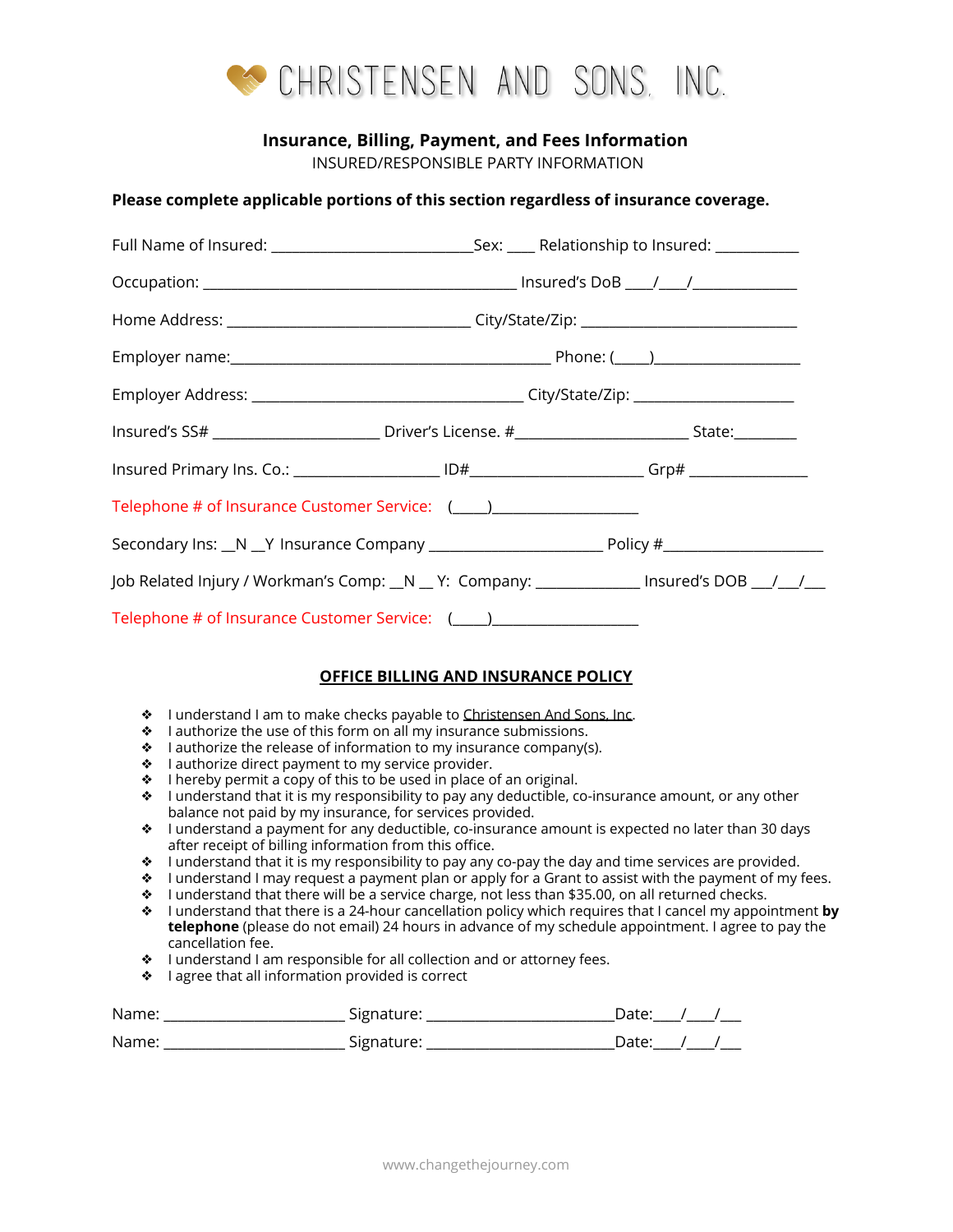

# **Authorization Form for Release of Confidential Health Information**

| (Name of Patient or Authorized Agent)                                                                                                                                                                                                                                                                               |                                                 |                                                                                           |
|---------------------------------------------------------------------------------------------------------------------------------------------------------------------------------------------------------------------------------------------------------------------------------------------------------------------|-------------------------------------------------|-------------------------------------------------------------------------------------------|
| to/or secure from _____                                                                                                                                                                                                                                                                                             |                                                 |                                                                                           |
|                                                                                                                                                                                                                                                                                                                     |                                                 | (Name of Health Care Facility, Physician, Agency etc.) (Street Address, City, State, Zip) |
| the following information contained in the patient record of _____________________ born: __________                                                                                                                                                                                                                 |                                                 |                                                                                           |
|                                                                                                                                                                                                                                                                                                                     |                                                 | (Patient's Name)<br>(DOB)                                                                 |
| To be disclosed, the following items must specifically be checked:                                                                                                                                                                                                                                                  |                                                 |                                                                                           |
| $\Box$ Account Information                                                                                                                                                                                                                                                                                          | $\Box$ Verbal Discussion of Case                |                                                                                           |
| $\Box$ Treatment Summary                                                                                                                                                                                                                                                                                            |                                                 | $\Box$ Psychological Testing Report                                                       |
| □ Office Psychotherapy Notes                                                                                                                                                                                                                                                                                        |                                                 | $\Box$ Other (specify): $\_\_\_\_\_\_\_\_\_\_\_\_\_\_\_\_\_\_\_$                          |
| The purpose(s) of the authorization is (are):                                                                                                                                                                                                                                                                       |                                                 |                                                                                           |
| $\Box$ At the request of the individual                                                                                                                                                                                                                                                                             | $\Box$ Payment of Account                       |                                                                                           |
| $\Box$ Coordination of Mental Health Treatment                                                                                                                                                                                                                                                                      | □ Other (specify): <u>■ ■ Other (specify</u> ): |                                                                                           |
| I understand that this authorization is valid until it expires, unless revoked before that.                                                                                                                                                                                                                         |                                                 |                                                                                           |
| I understand that I may revoke this authorization at any time by giving written notice to the practice<br>of my desire to do so.                                                                                                                                                                                    |                                                 |                                                                                           |
| I also understand that I will not be able to revoke this authorization in cases where the therapist has<br>already relied on it to use or disclose my health information. Written revocation must be sent to the<br>practice. Absent such written revocation, this Authorization for Release of Confidential Health |                                                 |                                                                                           |
| Information will terminate on ____________                                                                                                                                                                                                                                                                          |                                                 |                                                                                           |
| (Date)                                                                                                                                                                                                                                                                                                              |                                                 | Date: $\frac{1}{\sqrt{2}}$                                                                |
| (Signature of Client)                                                                                                                                                                                                                                                                                               |                                                 |                                                                                           |
| (Signature of Witness)                                                                                                                                                                                                                                                                                              |                                                 | (Signature of Parent or Guardian)                                                         |
|                                                                                                                                                                                                                                                                                                                     |                                                 |                                                                                           |

\*\*Client signature is required in addition to the parent or guardian signature for clients ages 12-17.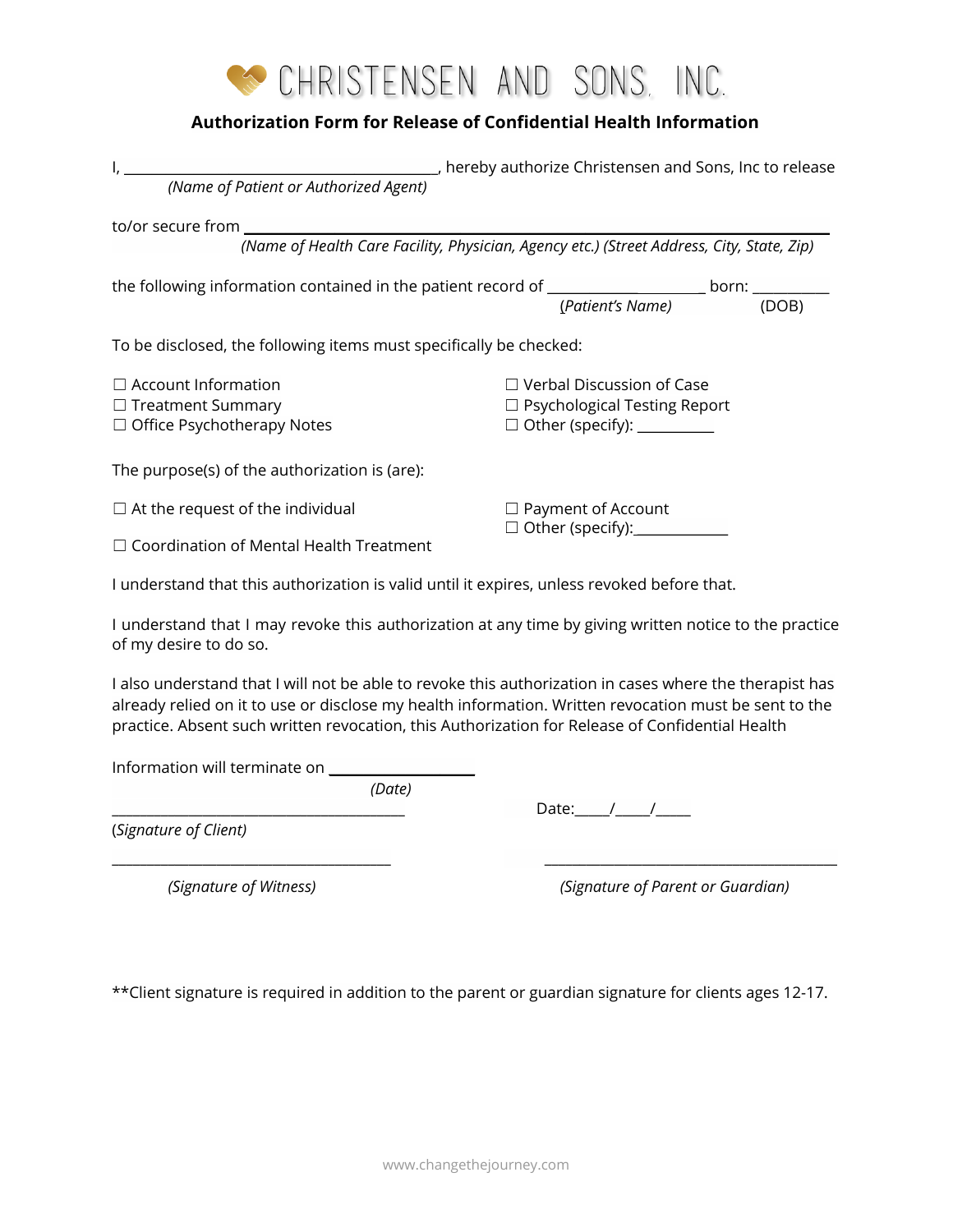

# **Notification to Patient of Desirability of Conferring with Primary Care Physician**

It is desirable that you confer with your primary care physician, if you have one. If you have a primary physician, I will notify him or her that you are seeking or receiving mental health treatment unless you waive such notification.

#### **Please indicate your wishes:**

❏ My primary physician is \_\_\_\_\_\_\_\_\_\_\_\_\_\_\_\_\_\_\_\_\_\_\_\_\_\_\_\_\_\_\_\_\_\_\_\_\_\_\_\_\_\_\_\_

Address: \_\_\_\_\_\_\_\_\_\_\_\_\_\_\_\_\_\_\_\_\_\_\_\_\_\_\_\_\_\_\_\_\_\_\_\_\_\_\_\_\_\_\_\_\_\_\_\_\_\_\_\_\_\_\_\_\_\_\_

- ❏ I agree to your notifying my primary care physician that I am seeking or receiving mental health services. I am signing this Authorization to Release Information permitting you to communicate with my said physician.
- ❏ I WAIVE NOTIFICATION of my primary care physician that I am seeking or receiving mental health services, and I direct you NOT to so notify him/her.
- ❏ I do not have a primary care physician and do not wish to see or confer with one. I therefore WAIVE NOTIFICATION of a primary care physician that I am seeking or receiving mental health services.

\_\_\_\_\_\_\_\_\_\_\_\_\_\_\_\_\_\_\_\_\_\_\_\_\_\_\_\_\_\_\_\_\_\_\_\_\_\_\_\_\_\_\_\_\_\_\_\_\_\_\_\_\_\_\_\_\_\_\_\_ \_\_\_\_\_\_\_\_\_\_\_\_\_\_\_\_

\_\_\_\_\_\_\_\_\_\_\_\_\_\_\_\_\_\_\_\_\_\_\_\_\_\_\_\_\_\_\_\_\_\_\_\_\_\_\_\_\_\_\_\_\_\_\_\_\_\_\_\_\_\_\_\_\_\_\_\_\_ \_\_\_\_\_\_\_\_\_\_\_\_\_\_\_\_

Signature Date

Parent or guardian of minor patient or ward Date

## **Notification to Primary Physician of Patient Receiving Mental Health Services**

This is to notify you that the service of the services of the service of the services of the services of the services of the services of the services of the services of the services of the services of the services of the s from Christensen and Sons, LLC. The patient has signed an Authorization for Release of Information, a copy of which I am enclosing for your records. We look forward to the opportunity to confer with you about this patient as the occasion or need arises.

| Erik Christensen, LCSW | Lloyd Christensen, MSW, LSW | Brandon Christensen MSW, PEL |
|------------------------|-----------------------------|------------------------------|
| 773 758-3364           | 773 758-9242                | 773 758-9243                 |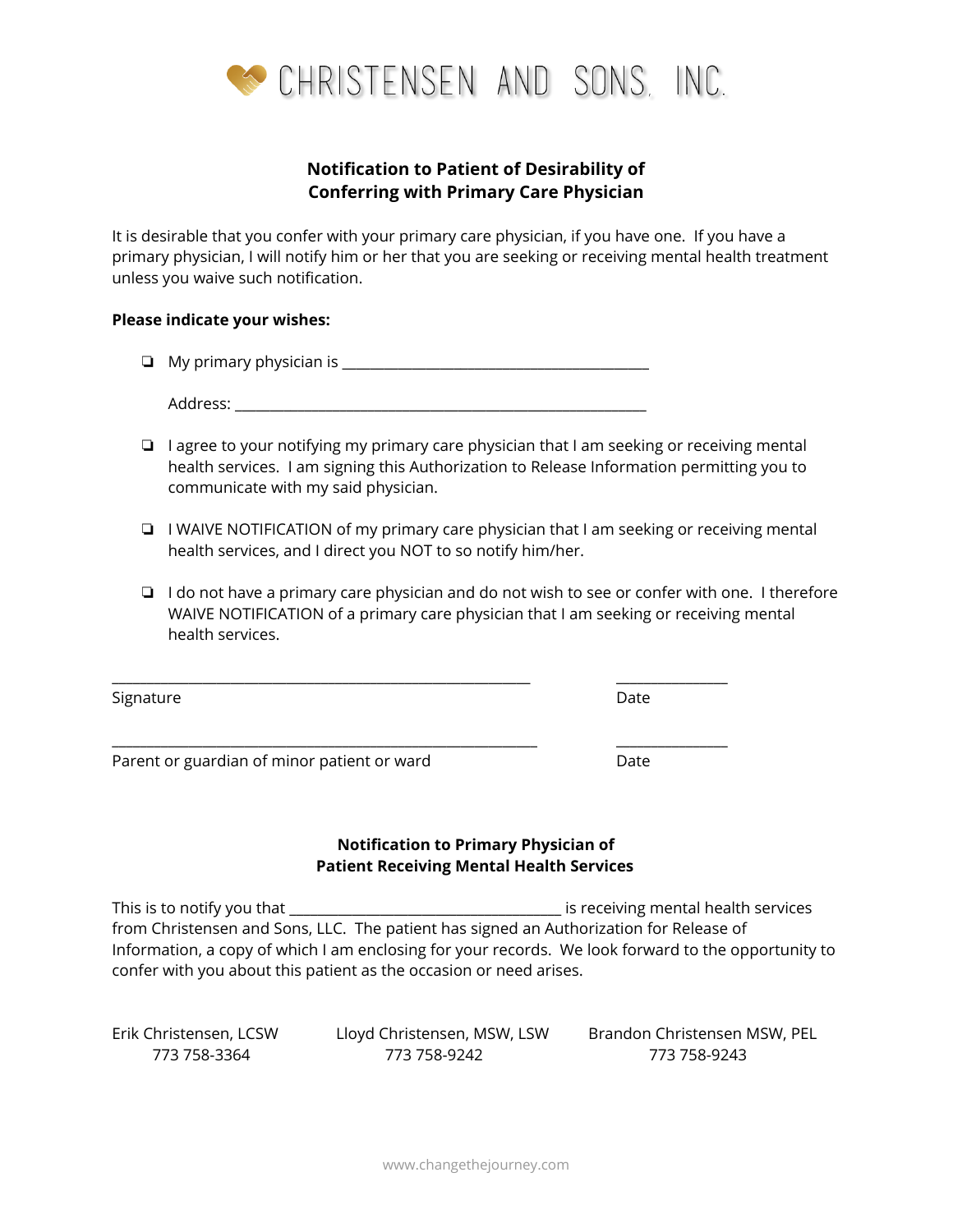

# **PRE-AUTHORIZED HEALTH CARE CREDIT CARD PAYMENT FORM**

I authorize the practice of Christensen and Sons, Inc to keep my signature on file and charge my credit card account for:

- ❏ Charges for appointments attended (fees for services rendered)
- ❏ Charges for missed appointments (including those not canceled within 24 hours as well as **no-show**(s)
- ❏ Balances of charges not paid to Christensen and Sons, LLC within 90 days

## **I understand that I may revoke this agreement at any time by providing a request in writing.**

| As it appears on the card                                                                                                                                                               |  |            |                 |                               |  |
|-----------------------------------------------------------------------------------------------------------------------------------------------------------------------------------------|--|------------|-----------------|-------------------------------|--|
|                                                                                                                                                                                         |  |            |                 |                               |  |
| Credit Card (circle one): <b>Visa</b>                                                                                                                                                   |  | MasterCard | <b>Discover</b> |                               |  |
| Account Number: Manual Manual Manual Manual Manual Manual Manual Manual Manual Manual Manual Manual Manual Manual                                                                       |  |            |                 |                               |  |
| V-Code Number: ____________(Three digits on back of card) Expiration Date: ___________                                                                                                  |  |            |                 |                               |  |
|                                                                                                                                                                                         |  |            |                 | Today's date: _______________ |  |
| E-mail Address: No. 1997 - All Annual Address: No. 1997 - All Annual Address: No. 1997 - All Annual Address: No                                                                         |  |            |                 |                               |  |
| <b>Note:</b> Email is not a secure form of communication and confidentiality cannot be guaranteed.<br>By listing your email address here, you are giving consent of this communication. |  |            |                 |                               |  |

*Christensen and Sons, Inc agrees to charge only for reasons stated above and agreed upon rates.*

## **Revised 11/2017**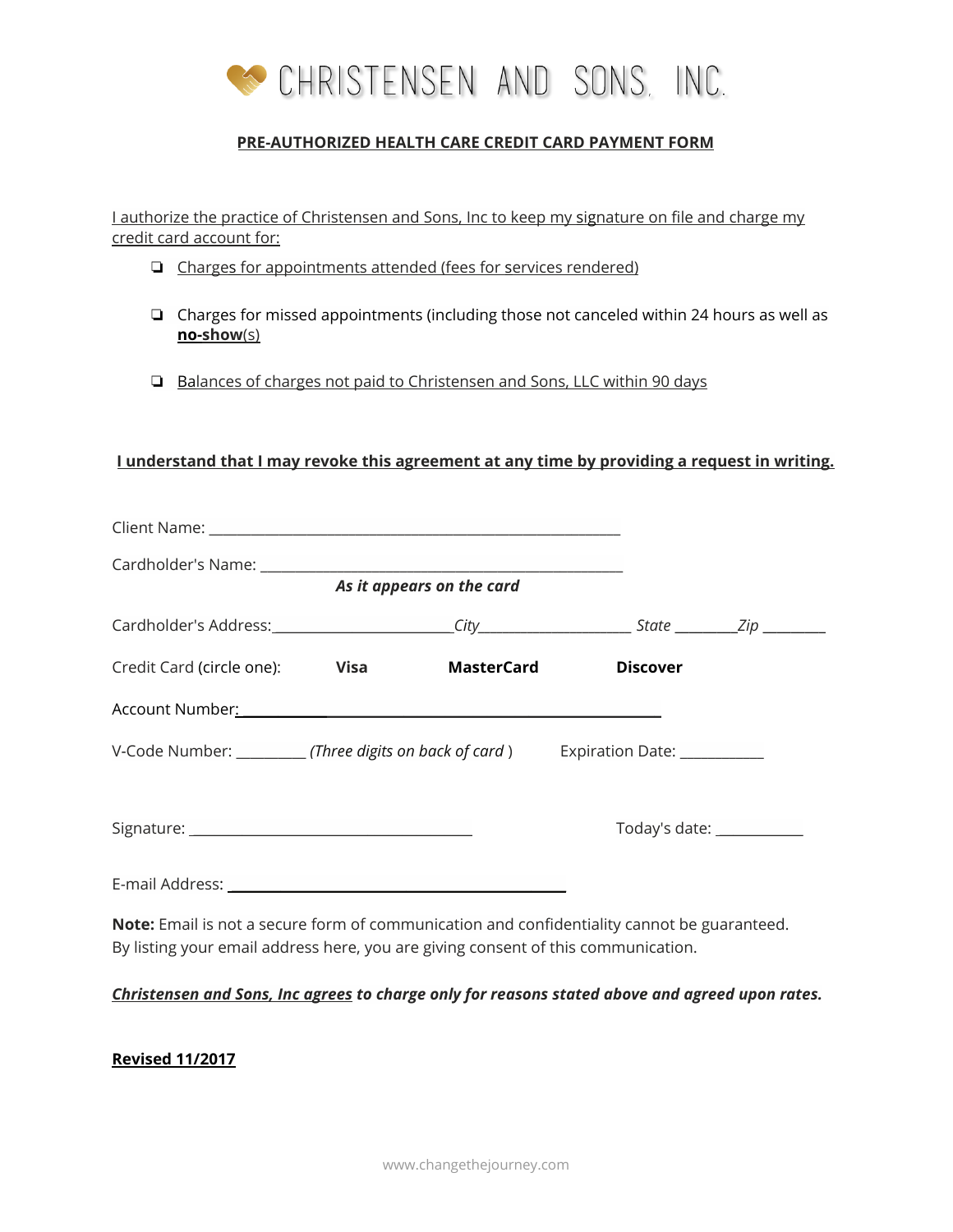

# **Limits on Client Confidentiality**

## **I am required to disclose confidential information if any of the following conditions exist.**

1. You are a danger to yourself or others

2. You seek treatment to avoid detection or apprehension or enable to commit a crime.

3. Your therapist was appointed by the courts to evaluate you.

4. Your contact with your therapist is for the purpose of determining sanity in a criminal proceeding.

5. Your contact is for the purpose of establishing your competence.

6. The contact is one in which your psychotherapist must file a report to a public employer or as to information required to be recorded in a public office, if such report or record is open to public inspection.

7. You are under the age of 16 years and are a victim of a crime.

8. You are a minor and your psychotherapist reasonably believes you are the victim of child abuse.

9. You are a person over the age of 65 and your psychotherapist believes you are the victim of physical abuse. Your therapist may disclose information if you are the victim of emotional abuse.

10. You die, and the communication is important to decide an issue concerning a deed or conveyance, will or other writing executed by you affecting as interest in property.

11. You file suit against your therapist for breach of duty or your therapist files suit against you.

12. You have filed suit against anyone and have claimed mental/emotional damages as part of the suit.

13. You waive your rights to privilege or give consent to limited disclosure by your therapist.

14. Your insurance company paying for services has the right to review all records.

If you have any questions about these limitations, please discuss them with me.

# **Please sign to verify that you understand the "Limits on Client Confidentiality" and you received a copy.**

**Signature: \_\_\_\_\_\_\_\_\_\_\_\_\_\_\_\_\_\_\_\_\_\_\_\_\_\_\_\_\_\_\_\_\_\_\_\_\_\_\_\_\_\_\_ Date: \_\_\_\_\_\_\_\_\_\_\_\_\_\_\_\_\_\_**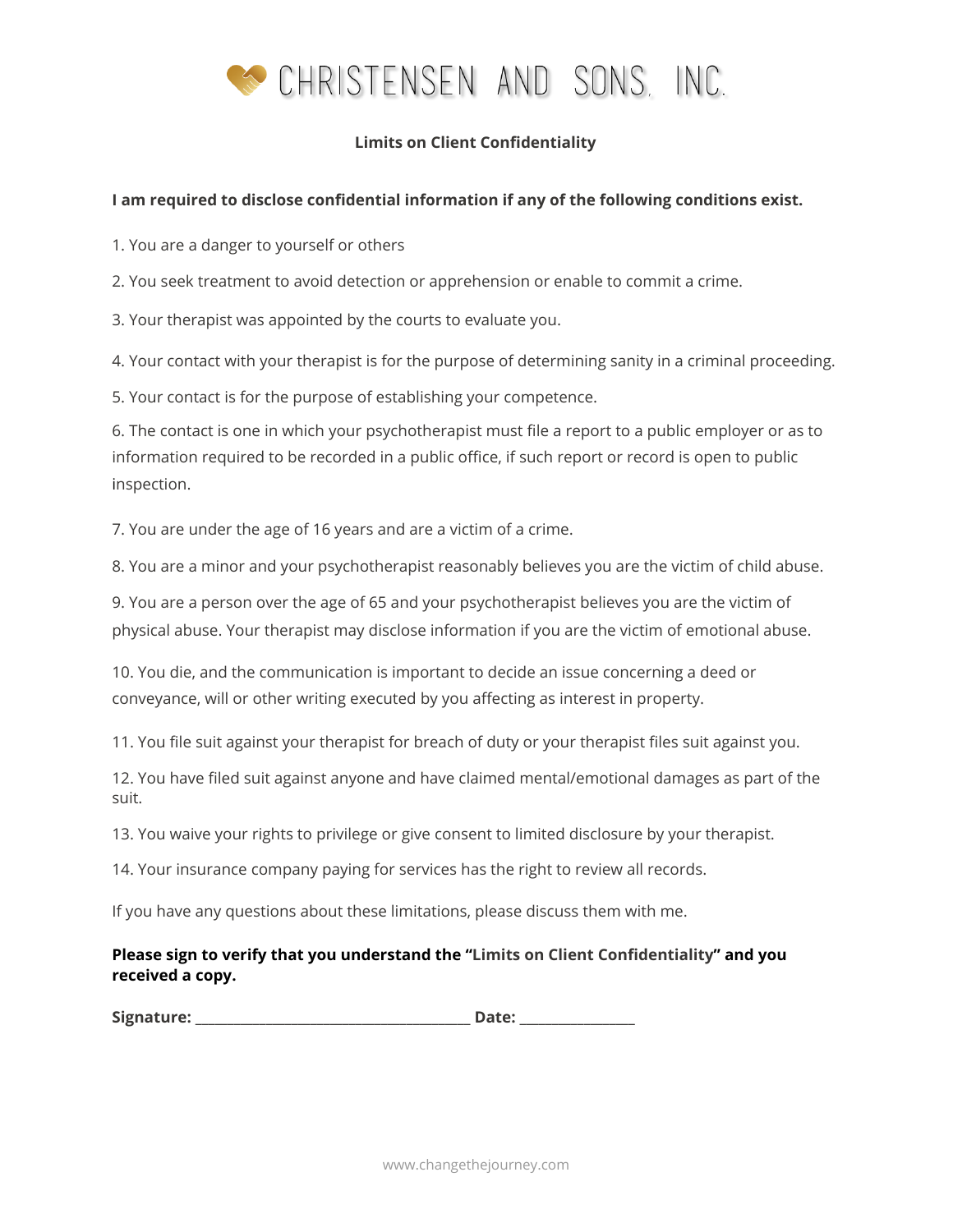

**Hours and Cancellations:** Psychotherapy sessions are typically 50 minutes long. Groups run about 90 minutes. If it becomes impossible for you to keep an appointment, it is important that you call to inform you therapist/counselor of your cancellation. Please do not send an email. Due to the policy of reserved appointment times, an appointment that you cannot keep must be cancelled no less than 24 hours before the appointment time. Appointments that have not been properly cancelled will be charged a cancelation fee of \$50.00. Insurance companies, probation departments and employee assistance programs will not pay for missed sessions, so these will be your sole responsibility. It is not our agency established policy to call to remind clients of appointments. Payment for missed sessions is expected at the next scheduled appointment time.

**Phone Calls:** Our general policy is to leave only a name and phone number when phone calls are returned. Please indicate your consent to leave treatment information: appointment changes, account information, etc.

- ❏ I authorize a member of Christensen and Sons Inc, to leave information on my answering machine or voicemail
- ❏ I DO NOT authorize staff of Christensen and Sons Inc, to leave information on my answering machine or voicemail

## **INITIAL\_\_\_\_\_\_\_\_**

I can be contacted by phone at: \_\_\_\_\_\_\_\_\_\_\_\_\_\_\_\_\_\_\_\_\_\_ or by mail at \_\_\_\_\_\_\_\_\_\_\_\_\_\_\_\_\_\_\_\_\_\_\_\_\_\_\_\_\_\_\_\_.

**Emergencies:** In the event of an emergency, you may contact me by phone. However, I will not usually accept calls if in session. If I am not available in case of emergency, please call your local crisis line, contact your primary care physician, your local health department, or proceed to your local emergency room. Call 911 in immediate matters of personal safety.

**Confidentiality:** We are committed to making this a safe place for you to get help. To that end, we adhere to all legal protections of your confidentiality. Limitations include staff consultation, life-threatening behavior, child abuse, elder abuse and judge's orders to release information.

#### *Good communication between you and your counselor is vital to our ability to serve you well.*

## *Please tell us about problems and questions that might arise.*

*If you don't understand an answer or if new problems arise, let us know.*

*We want to provide you with the best possible care, and we need your cooperation to succeed.*

*Please contact us if you have a concern.*

#### **All items have been fully explained to me; I understand them and take full responsibility for**

**their contents.** Signature: Today's date: \_\_\_\_\_\_\_\_\_\_\_\_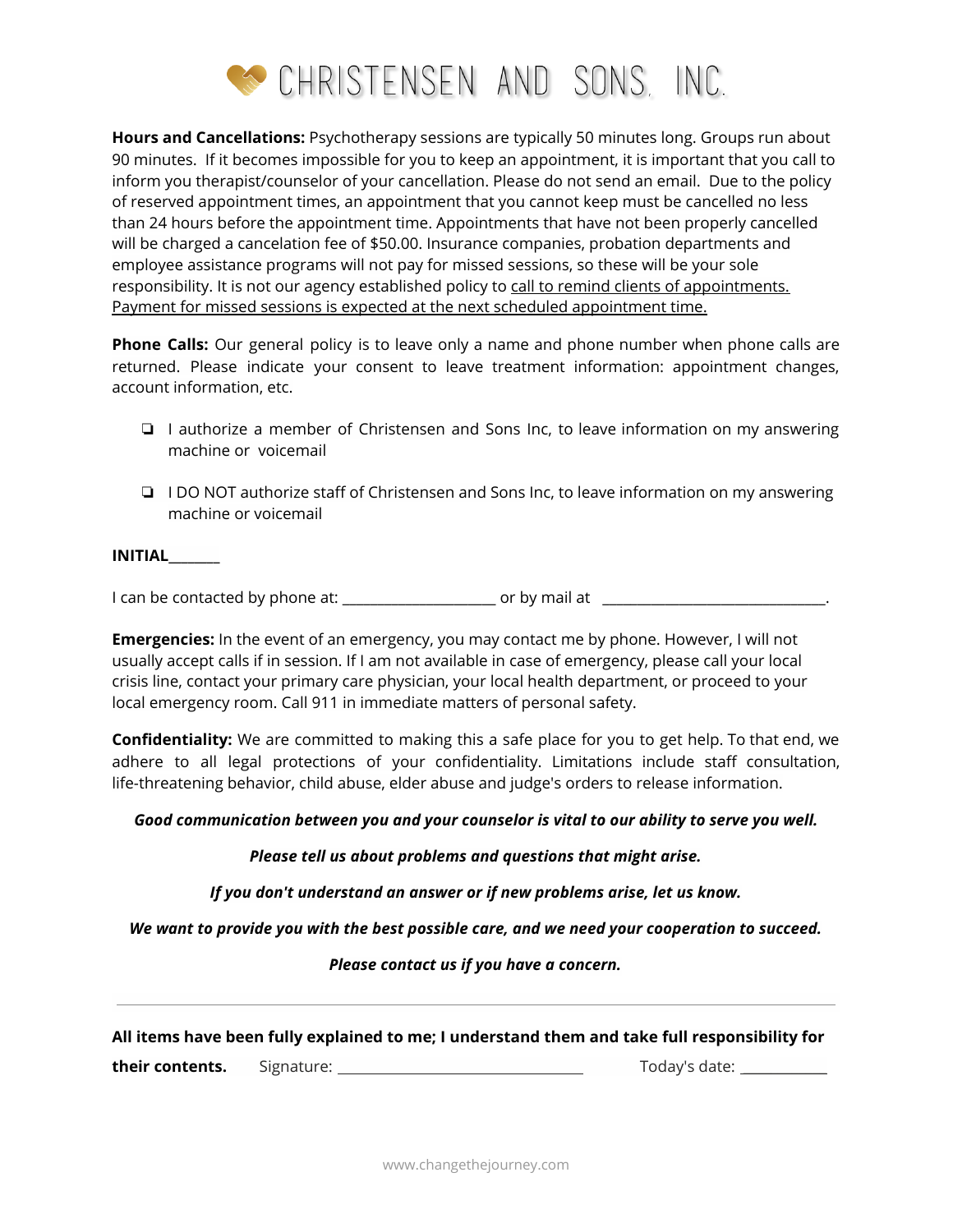

**CLIENT'S Copy** Date received \_\_\_\_\_\_\_\_\_\_\_\_

**Hours and Cancellations:** Psychotherapy sessions are typically 50 minutes long. Groups run about 90 minutes. If it becomes impossible for you to keep an appointment, it is important that you call to inform you therapist/counselor of your cancellation. Please do not send an email. Due to the policy of reserved appointment times, an appointment that you cannot keep must be cancelled no less than 24 hours before the appointment time. Appointments that have not been properly cancelled will be charged a cancelation fee of \$50.00. Insurance companies, probation departments and employee assistance programs will not pay for missed sessions, so these will be your sole responsibility. It is not our agency established policy to call to remind clients of appointments. Payment for missed sessions is expected at the next scheduled appointment time.

**Phone Calls:** Our general policy is to leave only a name and phone number when phone calls are returned. Please indicate your consent to leave treatment information: appointment changes, account information, etc.

- ❏ I authorize a member of Christensen and Sons Inc, to leave information on my answering machine or voicemail
- ❏ I DO NOT authorize staff of Christensen and Sons Inc, to leave information on my answering machine or voicemail

#### **INITIAL\_\_\_\_\_\_\_\_**

I can be contacted by phone at: \_\_\_\_\_\_\_\_\_\_\_\_\_\_\_\_\_\_\_\_\_\_ or by mail at \_\_\_\_\_\_\_\_\_\_\_\_\_\_\_\_\_\_\_\_\_\_\_\_\_\_\_\_\_\_\_\_.

**Emergencies:** In the event of an emergency, you may contact me by phone. However, I will not usually accept calls if in session. If I am not available in case of emergency, please call your local crisis line, contact your primary care physician, your local health department, or proceed to your local emergency room. Call 911 in immediate matters of personal safety.

**Confidentiality:** We are committed to making this a safe place for you to get help. To that end, we adhere to all legal protections of your confidentiality. Limitations include staff consultation, life-threatening behavior, child abuse, elder abuse and judge's orders to release information.

#### *Good communication between you and your counselor is vital to our ability to serve you well.*

## *Please tell us about problems and questions that might arise.*

*If you don't understand an answer or if new problems arise, let us know.*

#### *We want to provide you with the best possible care, and we need your cooperation to succeed.*

## *Please contact us if you have a concern.*